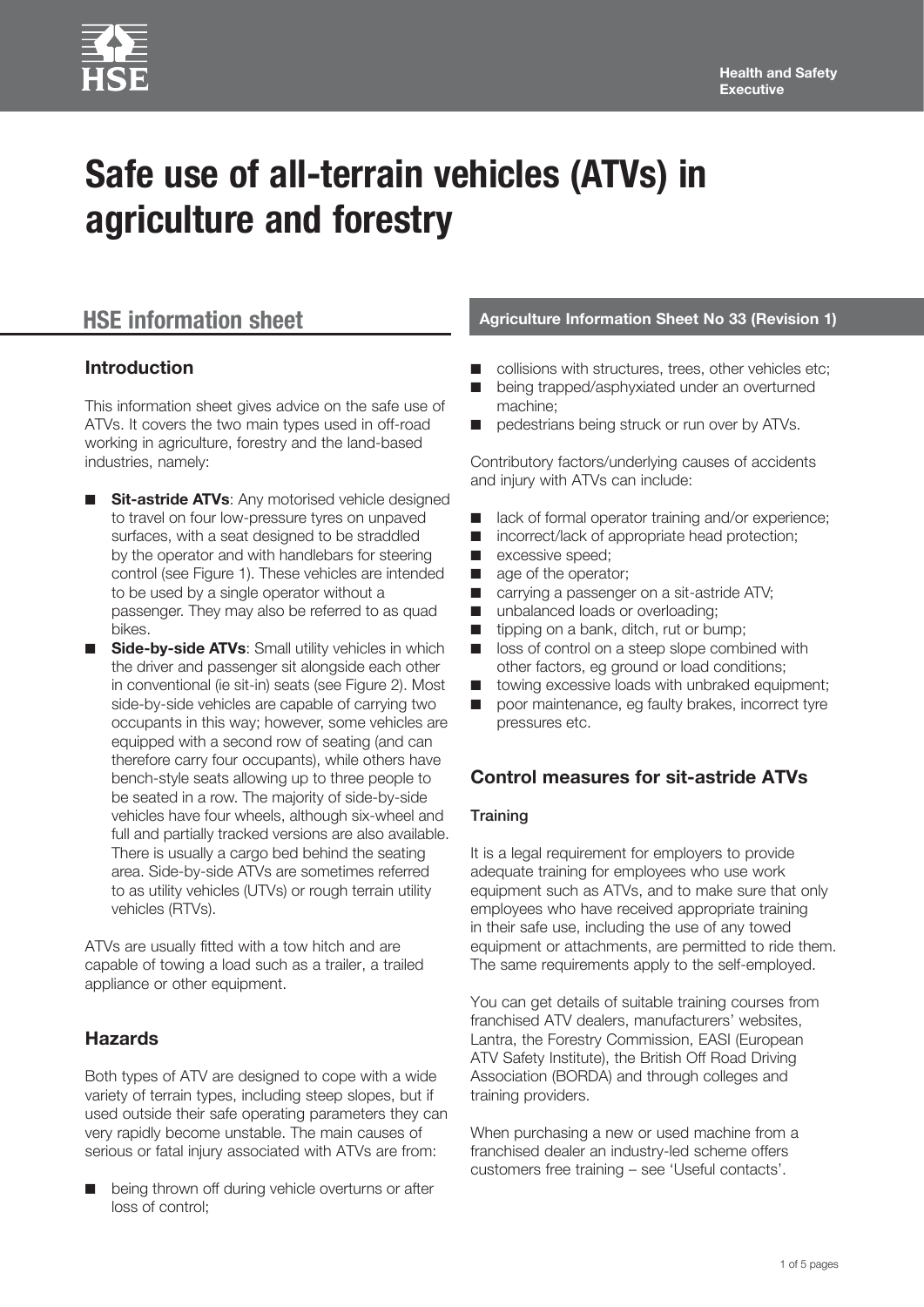

Figure 1 Example of a sit-astride ATV

#### Personal protective equipment – the importance of head protection

Sit-astride ATVs are not fitted with either a cab or roll bar, so your only protection is what you wear. Head protection is vital. Many ATV fatalities in the UK have been caused by head injuries. Helmets would certainly have prevented most of, if not all, these deaths. You should always wear a helmet when riding an ATV.

Helmet types suitable for ATV operations, depending on the circumstances, are motorcycle helmets, equestrian helmets, specialist ATV helmets, cycle helmets and mountaineering helmets. All helmets should be manufactured and tested in accordance with the current relevant FN/BS standard, have a chinstrap and be capable of being used with suitable eye protection. The type of helmet chosen should be based on an assessment of the circumstances in which the ATV will be used, eg the types of surface travelled over and anticipated speeds. The harder the surface and higher the speed the greater the degree of protection needed. NB: Forestry helmets and industrial hard hats are not acceptable for any ATV operations.

Wear clothing that is strong and covers your arms and legs. Gloves are useful for protection and handlebar muffs can help to keep hands warm in cold weather for good control of the ATV. Wear sturdy, anklecovering footwear, eg boots or wellingtons that are strong, supportive and have good wet grip.

Protect your eyes from insects and branches with either a visor or goggles.

#### **Passengers**

The long seat on a conventional sit-astride ATV is to allow operators to shift their body weight backwards and forwards for different slope conditions,

a technique known as 'active' riding. It is **not** for carrying passengers. Manufacturers often display a sign on machines prohibiting passengers and this message is also repeated in operator manuals.

Do not carry a passenger in a trailer behind an ATV as any movement can make the machine unstable, particularly with independent rear suspension and trailers with axles wider than the ATV.

Some machines have received European Community Whole Vehicle Type Approval, allowing them to be ridden on the public highway. Some of these machines are designed to carry passengers. Such machines may not be suitable for carrying a passenger when used in off-road situations, eg on sloping ground, as the operator may not be able to use active riding techniques to maintain machine stability. Such machines may not have a locking differential and may not provide an acceptable level of traction to ensure safety in certain off-road conditions.

Before using an ATV you should assess the suitability of the machine for the intended tasks and working environment.

#### Route planning and stability

Accidents can occur where ATVs are driven on new routes over steep ground for the first time, or are carrying or dragging destabilising loads. When travelling over rough terrain, get to know your own ground and stick to planned routes where possible. Walk new routes if necessary to check for hidden obstructions, hollows or other hazards. Allow for changes in ground conditions and for the destabilising effect of loads or attachments.

#### Safety checks and maintenance

Off-road use is especially harsh on equipment so it is essential to carry out safety checks and maintenance in accordance with the manufacturer's recommendations. In particular, pre-ride safety checks should always include:

- tyre pressures. These are low, eg typically around 2–7 psi, so even a 1 psi (0.07 kg/cm2 ) difference in pressure can cause vehicle control problems. Use a gauge that is designed for measuring and displaying low pressures – usually supplied with the ATV;
- brakes and throttle. Check that the brakes give a safe straight stop and that the throttle operates smoothly in all steering positions. Brakes can have a relatively short life in farming or forestry environments and need frequent cleaning, regular adjustment and proper maintenance.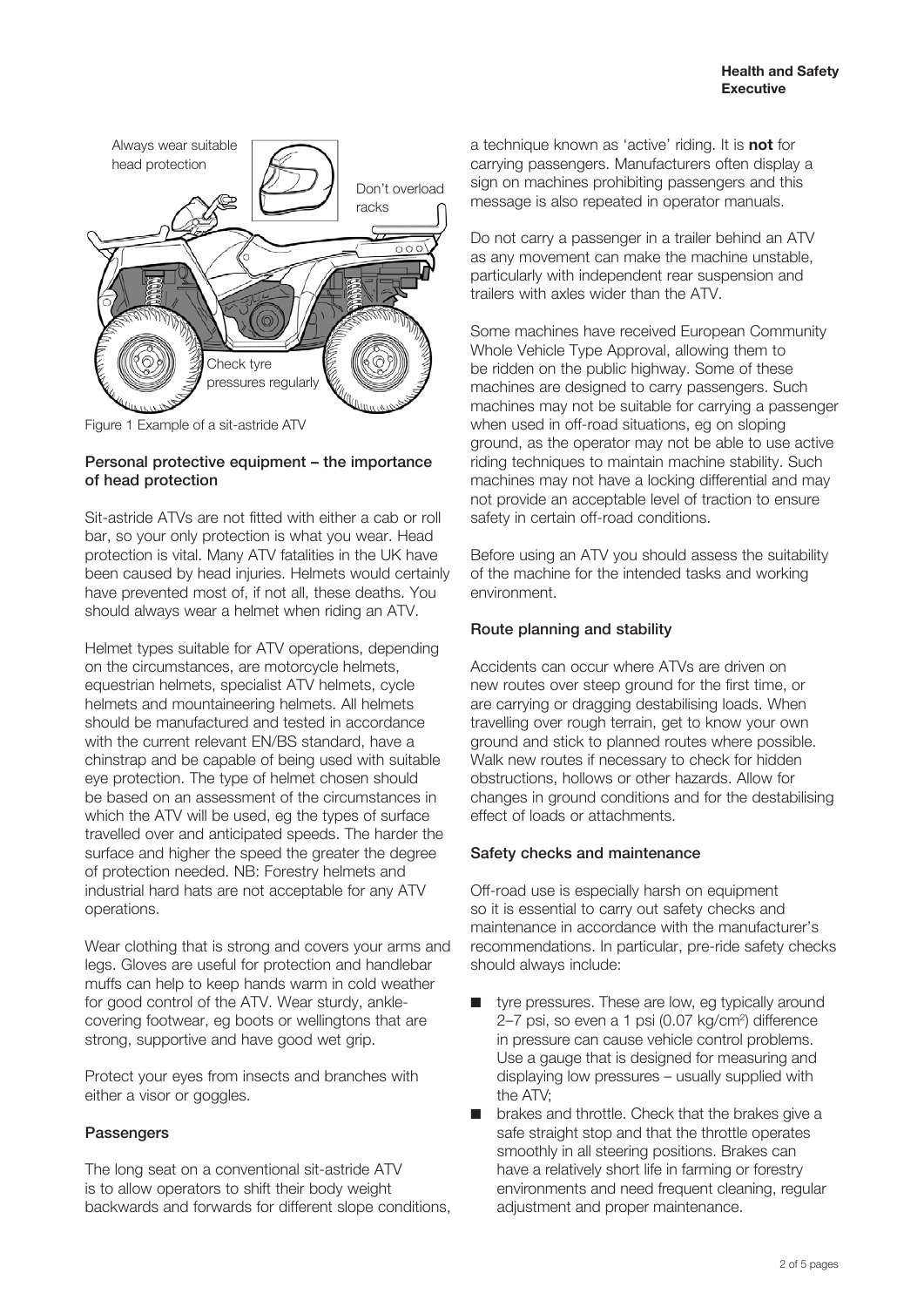#### Safe riding methods

On sit-astride ATVs rider positioning is vital to operate them correctly. The position of the rider on the machine needs to be changed depending on the terrain and motion. Riders must have the ability to move and balance the momentum of the ATV with their own body weight. Plan routes (and review the plan if a route is used regularly) to assess risks.

The following advice is no substitute for formal training.

- Most ATVs have no differential and so do not handle in the same way as other machines. This means that when you turn, the ATV tries to keep going in a straight line.
- When cornering on an ATV with no differential, or with the differential lock engaged, where your body weight needs to be positioned depends on how sharp the corner is and on how fast you are going. Correct body position allows you to transfer weight to the outside of the turn through the footrests while maintaining balance with the torso. This lets the inside wheels skid slightly allowing the ATV to make the turn properly.
- You must understand how the transmission system of your machine will affect engine braking for both riding on slopes and recovery of stalled ATVs.
- When riding across a slope, keep your weight on the uphill side of the ATV.
- When going downhill, slide your weight backwards, select a low gear and use engine braking, reducing the need to use the brakes.
- When going uphill, it is important to review the route before starting the climb. Move your weight forwards and maintain a steady speed. It is important to shift your body weight forwards as much as possible. If necessary, stand up and lean forward, keeping both feet on the footrests at all times and always maintain momentum.
- Avoid sudden increases in speed. This is a common cause of rearward overturning accidents, even from a standing start on flat ground where there is good grip.
- Never put your foot onto the ground to stabilise an ATV when riding, but shift your weight across the ATV away from the imbalance.
- Always read the owner's manual.

#### Trailed equipment and loads

Ensure all riders know the manufacturer's recommended towing capacity and drawbar loading limit. Always operate within these requirements. Remember that your ability to control the ATV by your body movements will be considerably reduced when carrying a load or towing a trailer.

- When selecting trailed equipment look for: – over-run brakes;
	- a swivel hitch drawbar;
	- bead lock rims on wheels;
	- a low centre of gravity and a wide wheel track;
	- a long drawbar;
	- attachment points for securing a load.
- Check the weight ratio between your ATV and its trailed load. This needs to be assessed for each operation. As a general guide, on level ground braked trailed equipment can be a maximum of four times the unladen weight of the ATV. For unbraked trailed equipment the maximum should be twice the unladen weight. These loads should be reduced when working on slopes, uneven ground or poor surface conditions. Follow the manufacturer's advice for your particular machine.
- Weight transfer is also important. Stability and resistance to jackknifing is improved if some load is transferred onto the ATV's drawbar. Approximately 10% of the gross weight of the loaded trailer is recommended, but this should not exceed the manufacturer's drawbar loading limit. Remember that weight transfer can change dramatically when you start going up or down hill.
- When selecting mounted equipment, make sure it is within the manufacturer's approved weight limit, with a low centre of gravity and controls which are easy to operate but do not create a hazard. Where equipment is added to one end of the machine, add ballast at the other end to maintain stability.
- Loads carried on racks must be well secured, eg with ratchet straps, and be evenly balanced between the front and rear, except where they are deliberately altered to aid stability when going up or down a slope. Maximum weights that can be carried should be specified in the operator's manual and may be marked on the machine. These should not be exceeded.
- Only tow a load from the hitch point. Loads towed from other points, such as the rear rack, have caused sudden rear overturning even on slight slopes or with slight acceleration. Do not use ropes or chains to drag a load; they can become caught on a wheel. This may lead to entanglement with the brake cable, causing unexpected braking.

#### Using sprayers

- Sprayers should be fitted with an induction hopper unless the filling point is less than 1.5 m from the ground and within 0.3 m from the edge of the sprayer. A separate clean water tank for washing must be provided containing at least 15 litres of clean water and a tap that allows the water to run without being continuously pressed.
- When buying a sprayer look for a low centre of gravity and internal baffles to reduce liquid surge and improve stability when turning on slopes.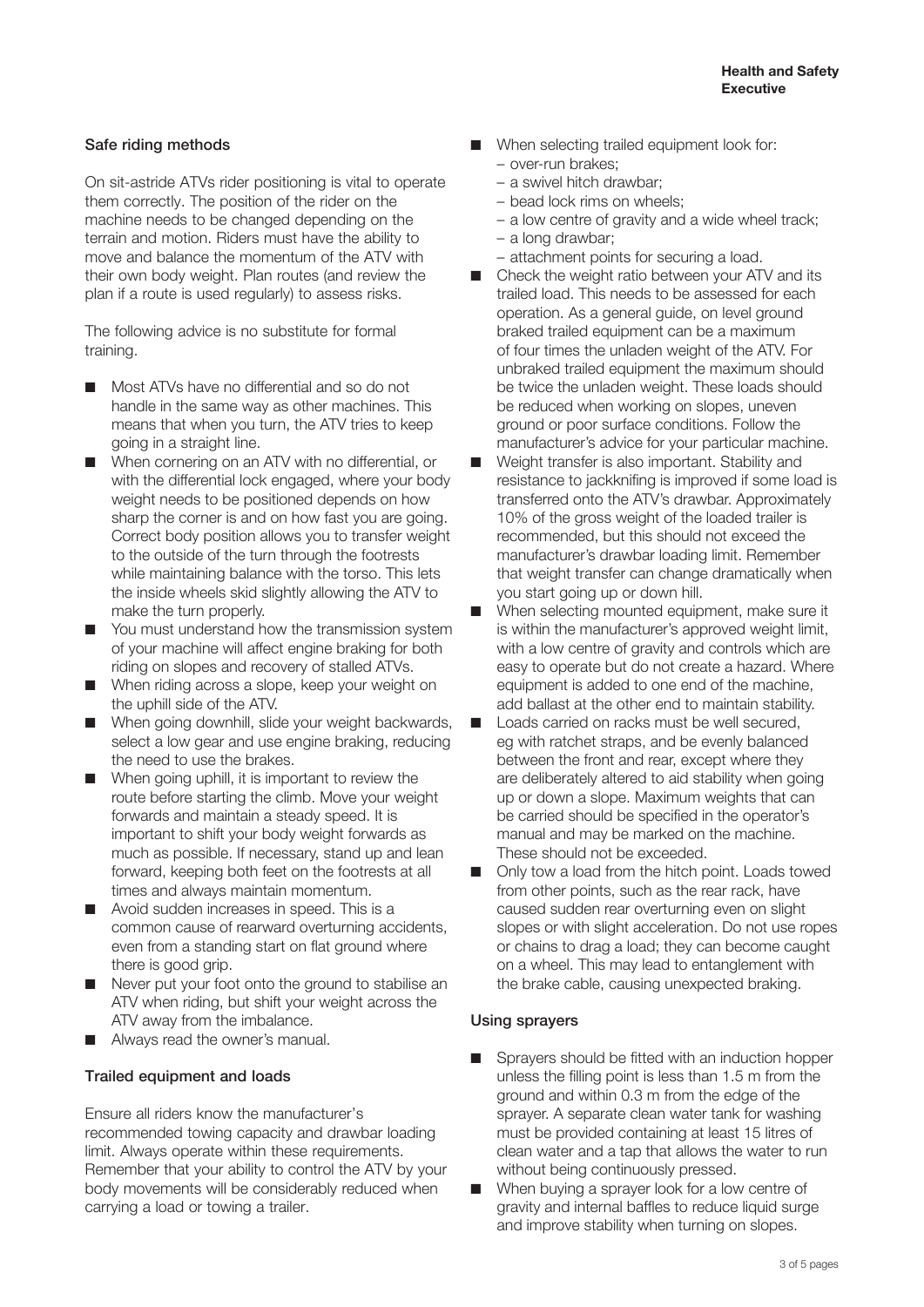- ATVs should only be used with rear-mounted spray booms or other equipment that reduces the risk of pesticide exposure to the operator.
- Do not hold a spraying lance while riding your ATV as you need two hands for safe control.

#### Accessories

Beware of the potential dangers of accessories which are not approved by manufacturers, eg home-made gun racks and boxes. Either use accessories supplied/ approved by manufacturers or seek their advice as to the suitability of those sourced elsewhere.

Any weight added above the centre of gravity will decrease the ATV's stability, eg feed hoppers/ dispensers fixed above the rear rack.

#### Children

- Never carry a child as a passenger. It is illegal and will reduce your ability to control the ATV.
- Children under 13 years old are prohibited from using an ATV for work. Over-13s should only ride ATVs of an appropriate size and power after formal training on a low-power ATV.
- Children under 16 years old are prohibited from using most adult-sized machines. Check and adhere to the manufacturer's minimum age recommendations for your ATV; this information may be displayed on the machine and in operator manuals. Similar restrictions apply to side-by-side machines.
- The ratio of a child's weight to that of the ATV is significant, as weight transfer is the key to safe handling.
- In the event of an overturn, a child may be crushed by the weight of an adult-sized ATV. They may be unable to lift it off unaided.

#### Roll-over protective structures (ROPS)

- HSE's current advice is that roll-over protective structures (ROPS or crush protection devices) are not recommended for sit-astride ATVs. Research has shown that they may lead to an increased risk of injury in the event of an overturn by either preventing the operator from separating from the machine or striking the operator as the machine overturns.
- Lap straps/seat restraints should not be fitted. They prevent active riding and would be potentially lethal without a full cab or roll cage.
- Weather cabs on sit-astride ATVs restrict a rider's ability to jump clear in an overturn. The rider is likely to be crushed within the cab unless it is strong enough to withstand the forces involved. Carefully assess the risks for your particular

conditions of use before fitting any such structure and consult the manufacturer for information.

# **Side-by-side ATVs**



Figure 2 Example of a side-by-side ATV

Utility side-by-side ATVs are used for many of the same purposes as tractors and designed for similar work activities, ie off-road use on difficult terrain. They have conventional sit-in seats, and the main controls comprise a steering wheel and pedals. The driver does not need to use weight transfer to steer or to control stability. Nevertheless, the correct distribution of weight on-board the vehicle is important, particularly when carrying a load or on uneven surfaces. Loads carried on the cargo bed should not exceed the recommended weight and should be secured against movement.

### **Training**

The legal requirements for training are the same as for the sit-astride ATVs.

### ROPS and seat belts

The requirements for these machines are quite different to those of sit-astride ATVs:

- To reduce the risk of injury in the event of a rollover or other incident, side-by-side vehicles require lap belts/seat restraints as well as ROPS that essentially form a protective structure around the seating area. The compartment is usually open, although some vehicles are fitted with a windscreen and/or side doors. The driver and all passengers should be protected by ROPS and wear lap belts.
- Where a machine is amphibious and used on deep water as opposed to marshland, then the seat restraints (and possibly ROPS) could increase the